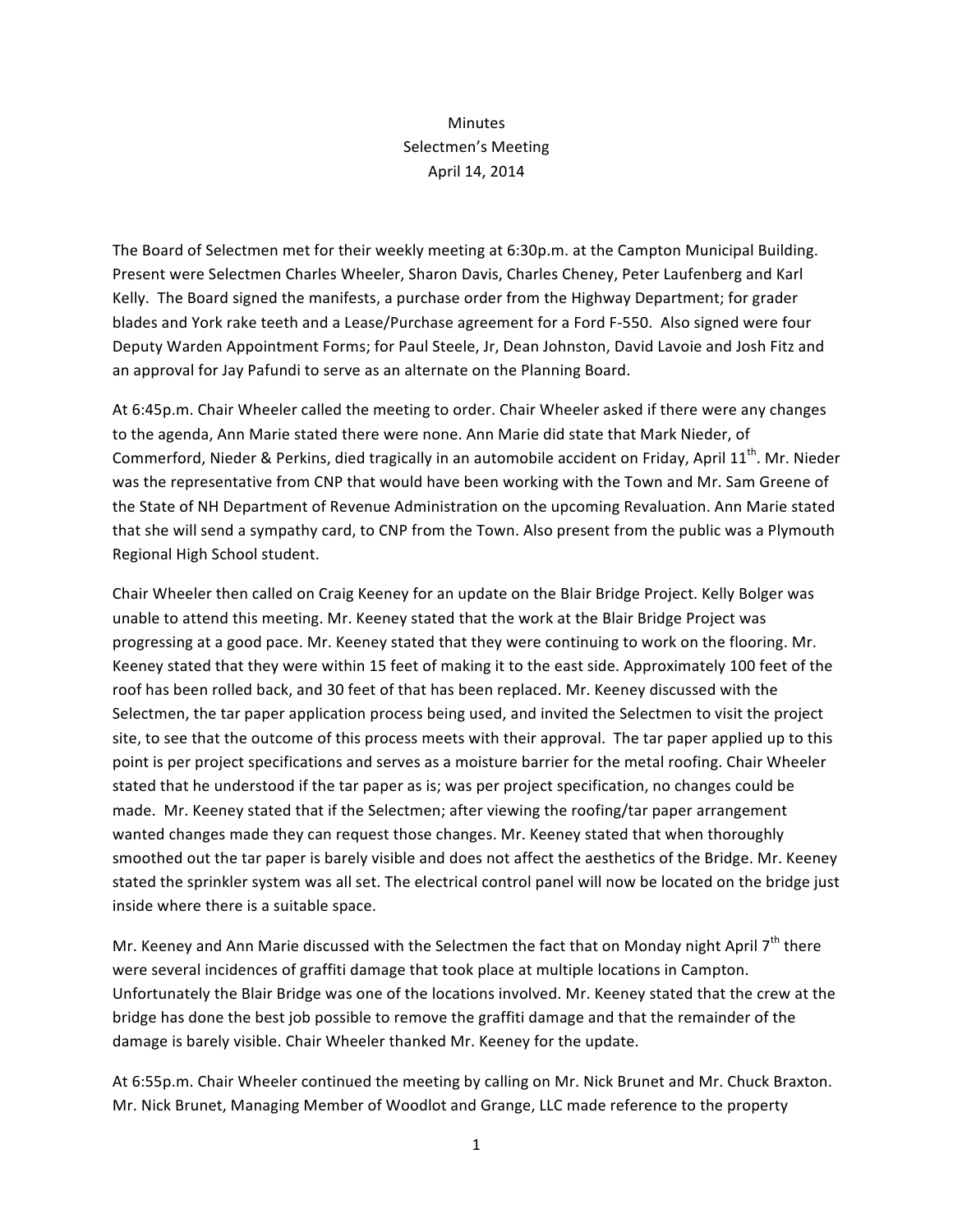research papers he had provided the Selectmen with at the last meeting. Mr. Brunet asked the Selectmen, if they had a chance to review the research and if so, what further proof Woodlot and Grange LLC would need to provide the Town with to bring them in to agreement that there is a town road access to their property off Chandler Hill Road. Mr. Brunet stated that his research shows that in 1856 a road was laid out that led to a homestead on the property involved. Mr. Brunet believes that this "road" has never been brought before the Town and voted on to be completely and totally discontinued, therefore it must still exist as a Class VI Town road. The Selectmen discussed the Planning Board's position on this issue; they had advised Mr. Brunet to talk with the Garland heirs, one of the abutters, about securing a right of way, but they were not willing to agree to a right of way. Chair Wheeler stated that the burden of proof is on Woodlot and Grange, LLC and perhaps they will need to petition the court on this matter. The Selectmen further discussed with Mr. Brunet the difficulties in the research of this road; as the actual name of this road, should it have ever existed, would have to be found and the fact that there were no map and lot numbers used that far back on Town maps. Mr. Braxton stated that if the Selectmen were to walk back in the area of issue they would see a definitive opening where the road would have been. Mr. Keeney stated the grooming of these trails by snowmobilers through the years, could cause this area to appear as Mr. Braxton stated. Ann Marie stated that Town Clerk Hannah Joyce had done extensive research on discontinued roads previously and never came upon a reference to any such road as described by Mr. Brunet.

Chair Wheeler asked each of the Selectmen for their comments and questions, if any. Selectman Laufenberg stated that it was clear that more evidentiary research would need to be done and that he was not willing to give his approval on this issue, Vice Chair Davis stated-no, Selectman Cheney statedno, Selectman Kelly stated -no. Selectman Cheney reminded Mr. Brunet the fact that it was clearly stated in Lester Mitchell's deed that this property was land locked and by signing the deed you acknowledge that you were aware of this fact. Selectman Cheney suggested to Mr. Brunet that he research further in to W.B. Avery's deed to Lester Mitchell, possibly there may be more proof found there. 

At 7:25p.m. Vice Chair Davis responded to a question from the public. Doreen Tilotson's question was in reference to the previous issue and Class VI roads. Selectman Laufenberg asked if a town can decommission a road; based solely on a certain number of years, to be determined by the town, of being unmaintained. Ann Marie stated that this is not possible as a Town cannot supersede a State RSA.

At 7:30p.m. Chair Wheeler continued the meeting with a review of the Minutes of the last meeting. Vice Chair Davis requested that one correction be made; on page one, fourth paragraph, adding that both Kelly Bolger and Craig Keeney will be attending the Pemi Valley Chamber of Commerce meeting and providing them with an update on the Blair Bridge Project. So noted, the correction will be made as requested. Then Vice Chair Davis requested that one correction be made to the sealed minutes of the last meeting. This correction was for a misspelled first name. So noted, the correction will be made as requested. Chair Wheeler called for a motion to approve the revised Minutes and the revised sealed Minutes of the last meeting. Selectman Cheney made a motion to approve the revised Minutes and the revised sealed Minutes of the last meeting Selectman Kelly seconded the motion. The revised Minutes and the revised sealed Minutes were unanimously approved.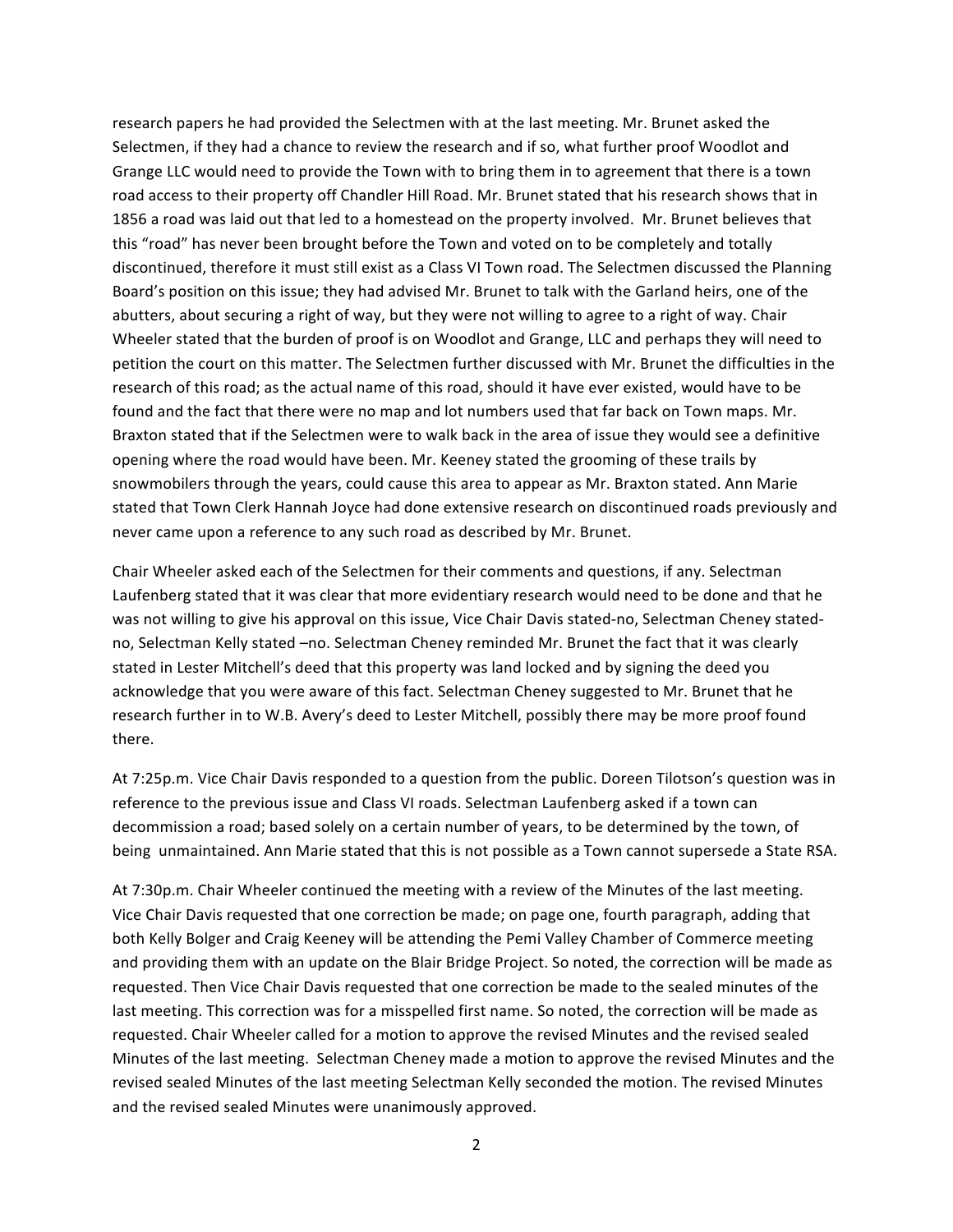Chair Wheeler called on Ann Marie for the correspondence. Ann Marie stated that the Town had received a letter from Nancy Decoteau of the Town of Thornton regarding the Post-Closure Monitoring of the Campton-Thornton Landfill. The letter, which included a copy the Monitoring Report, stated that the Town of Thornton is making a renewed effort to comply with the Intergovernmental Agreement they have with Campton and Ellsworth. The monitoring report is mailed to the Town of Thornton but it should be reviewed by all three towns.

Ann Marie spoke regarding a community forum to be held on April  $17<sup>th</sup>$  from 6-9p.m. at the Campton Historical Society's Building. The subject of the forum involves the purchase of 5,435 acres of land previously owned by Yankee Forrest LLC, by the Conservation Fund. The Conservation Fund is a national non-profit conservation organization that plans to continue to manage the land for timber and wildlife and see that it remains open for hiking, hunting fishing, snowmobiling and other recreational uses. Ann Marie stated that she had a phone call from a townsperson expressing her concerns that this land purchase would possibly lead to a noticeable increase in traffic volume. The Selectmen agreed that this would not become a problem as this area is already used for hiking, hunting, fishing, snowmobiling and other recreational uses.

Ann Marie spoke about the email request the Town received from Lisa Ash, of Campton Parks and Recreation. Ms. Ash would like the Selectmen's approval to use the Community Room at the Town Administrative Building; for a Mother's Day Tea Party on May 10th and a Father/Daughter dance to be held on June  $7<sup>th</sup>$ . The Selectmen unanimously approved of this use.

Ann Marie next spoke about the March 31<sup>st</sup> letter that Fire Chief Daniel Defosses received from Robert Farley, NH Deputy Fire Marshall regarding their approval of the sprinkler plans at the Blair Bridge. This letter also states that there may still be in process inspections held at the discretion of local officials. Fire Chief Defosses states that the sprinkler plans are acceptable to him as well.

Ann Marie stated that the Town had received a notice from the State of NH Department of Environmental Services regarding the Deer Run Dam inspection. The notice states that if any Town official would like to be present during this year's inspection, please email them or call them. When the exact date of the inspection is established you will be contacted.

Ann Marie then asked the Selectmen if they had looked over the new pamphlet for the Campton /Thornton Transfer station. The Selectmen unanimously approved the pamphlet.

Ann Marie then asked the Selectmen if they had any questions regarding the first quarter's budget. Selectman Cheney asked Ann Marie about the heating costs that are listed. Ann Marie stated that the Town has had two deliveries of propane so far this winter. Vice Chair Davis stated that she felt the bitter cold temperatures we have had this winter was responsible in large part for these higher expenses. Selectman Laufenberg asked about the Capital Reserve Funds total of \$108,000.00. Ann Marie explained that the \$108,000.00 represents the amount of money to be placed in the Capitol Reserve Funds as voted on at Town Meeting. Ann Marie stated that the Auditors were working closely with, bookkeeper Diane Richards in preparation for the annual audit. Chair Wheeler asked if there were any further budget questions. There were none.